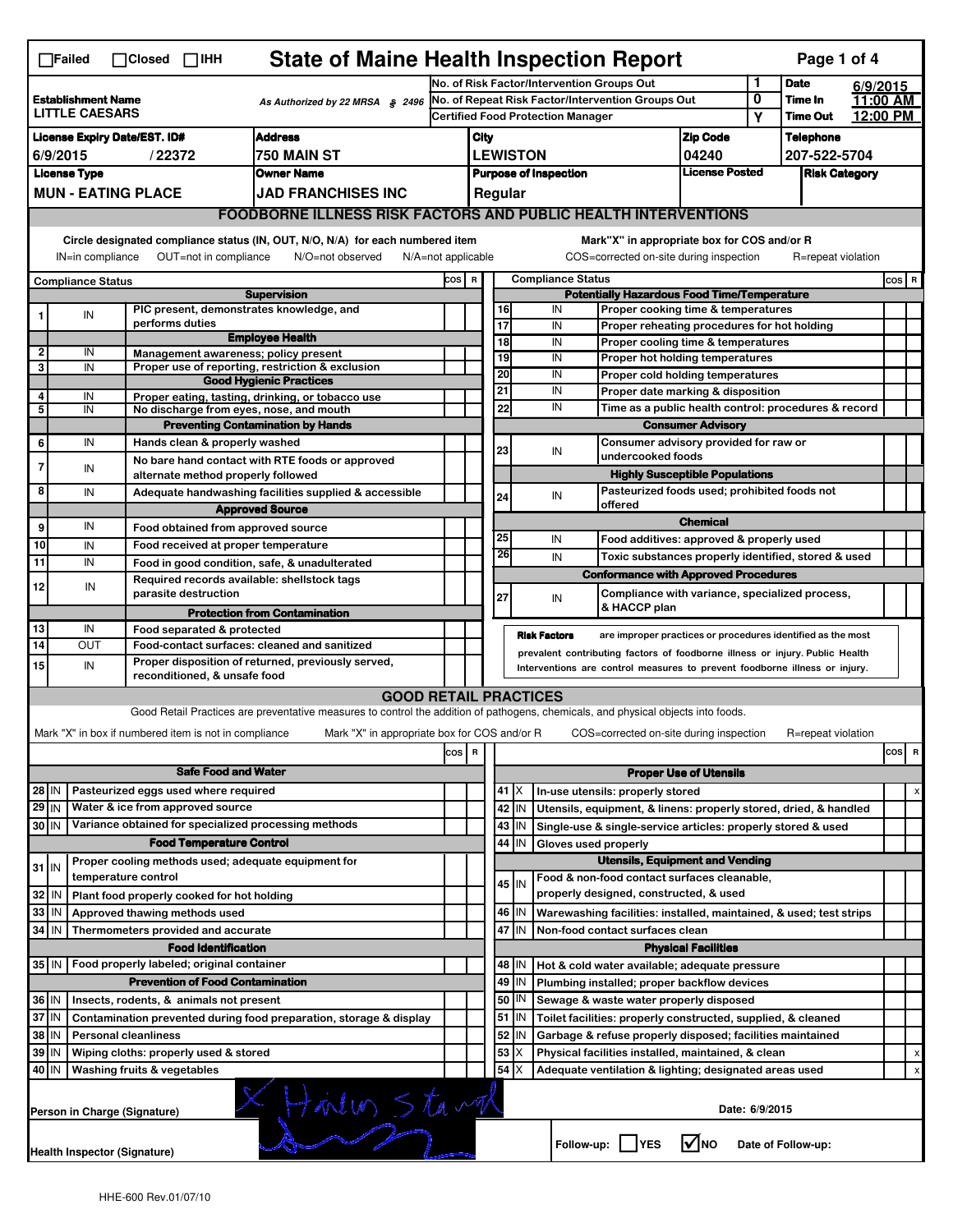|                                                    |                               | <b>State of Maine Health Inspection Report</b> |                                 | Page 2 of 4      |                           |                                  |
|----------------------------------------------------|-------------------------------|------------------------------------------------|---------------------------------|------------------|---------------------------|----------------------------------|
| <b>Establishment Name</b><br><b>LITTLE CAESARS</b> |                               |                                                | As Authorized by 22 MRSA        | 6/9/2015<br>Date |                           |                                  |
| License Expiry Date/EST. ID#<br>6/9/2015<br>/22372 | <b>Address</b><br>750 MAIN ST |                                                | City / State<br><b>LEWISTON</b> | / ME             | <b>Zip Code</b><br>104240 | <b>Telephone</b><br>207-522-5704 |
|                                                    |                               | <b>Temperature Observations</b>                |                                 |                  |                           |                                  |
| Location                                           | Temperature                   |                                                |                                 | <b>Notes</b>     |                           |                                  |
| hot water                                          | 110 plus                      |                                                |                                 |                  |                           |                                  |
| sand bar                                           | 40                            |                                                |                                 |                  |                           |                                  |
| wa; lk-in coller                                   | 38                            |                                                |                                 |                  |                           |                                  |



**Date: 6/9/2015**

**Health Inspector (Signature)**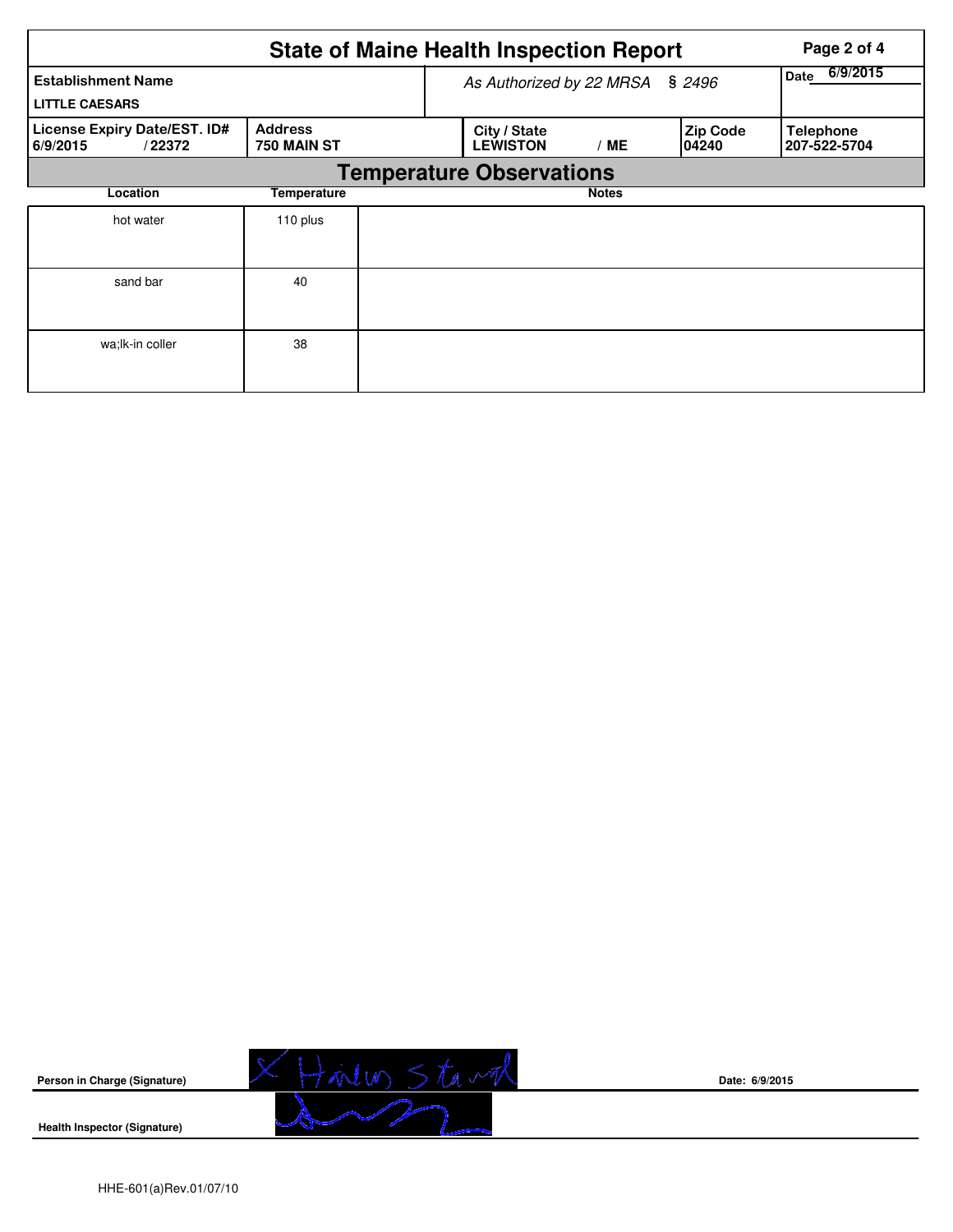|                                                                                                                                                    | Page 3 of 4                                             |                                 |    |                          |                         |  |  |  |
|----------------------------------------------------------------------------------------------------------------------------------------------------|---------------------------------------------------------|---------------------------------|----|--------------------------|-------------------------|--|--|--|
| <b>Establishment Name</b>                                                                                                                          |                                                         |                                 |    |                          | 6/9/2015<br><b>Date</b> |  |  |  |
| <b>LITTLE CAESARS</b>                                                                                                                              |                                                         |                                 |    |                          |                         |  |  |  |
| License Expiry Date/EST. ID#<br>6/9/2015<br>/22372                                                                                                 | <b>Address</b><br>750 MAIN ST                           | City / State<br><b>LEWISTON</b> | ME | <b>Zip Code</b><br>04240 |                         |  |  |  |
| <b>Observations and Corrective Actions</b>                                                                                                         |                                                         |                                 |    |                          |                         |  |  |  |
| Violations cited in this report must be corrected within the time frames below, or as stated in sections<br>8-405.11 and 8-406.11 of the Food Code |                                                         |                                 |    |                          |                         |  |  |  |
| 14: 4-601.11.(A): C: Equipment food-contact surfaces and utensils are not clean to sight and touch.                                                |                                                         |                                 |    |                          |                         |  |  |  |
| INSPECTOR NOTES: Clean carbon off pizza pans                                                                                                       |                                                         |                                 |    |                          |                         |  |  |  |
| 41: 3-304.12: N: Improper between-use storage of in-use utensils.                                                                                  |                                                         |                                 |    |                          |                         |  |  |  |
|                                                                                                                                                    | INSPECTOR NOTES: cheese scoops need handles             |                                 |    |                          |                         |  |  |  |
|                                                                                                                                                    |                                                         |                                 |    |                          |                         |  |  |  |
| 53: 6-201.13.(A): N: Floor and wall junctures are not enclosed and sealed.                                                                         |                                                         |                                 |    |                          |                         |  |  |  |
|                                                                                                                                                    | <b>INSPECTOR NOTES: cove base needed</b>                |                                 |    |                          |                         |  |  |  |
| 53: 6-501.11: N: The physical facilities are in disrepair.                                                                                         |                                                         |                                 |    |                          |                         |  |  |  |
| INSPECTOR NOTES: walk-in floor needs repairsand or replacement and some kitchen floor areas need repair/replacement                                |                                                         |                                 |    |                          |                         |  |  |  |
|                                                                                                                                                    | 53: 6-501.12: N: The physical facilities are not clean. |                                 |    |                          |                         |  |  |  |
| INSPECTOR NOTES: clean around edge of all equipment and walls                                                                                      |                                                         |                                 |    |                          |                         |  |  |  |
|                                                                                                                                                    |                                                         |                                 |    |                          |                         |  |  |  |
| 53: 6-501.16: N: Mops are not being properly stored.                                                                                               |                                                         |                                 |    |                          |                         |  |  |  |
| INSPECTOR NOTES: must be hung to air dry                                                                                                           |                                                         |                                 |    |                          |                         |  |  |  |
| 54: 6-501.14.(A): N: Ventilation not clean.                                                                                                        |                                                         |                                 |    |                          |                         |  |  |  |
| INSPECTOR NOTES: clean ceiling ventilation                                                                                                         |                                                         |                                 |    |                          |                         |  |  |  |
|                                                                                                                                                    |                                                         |                                 |    |                          |                         |  |  |  |



**Date: 6/9/2015**